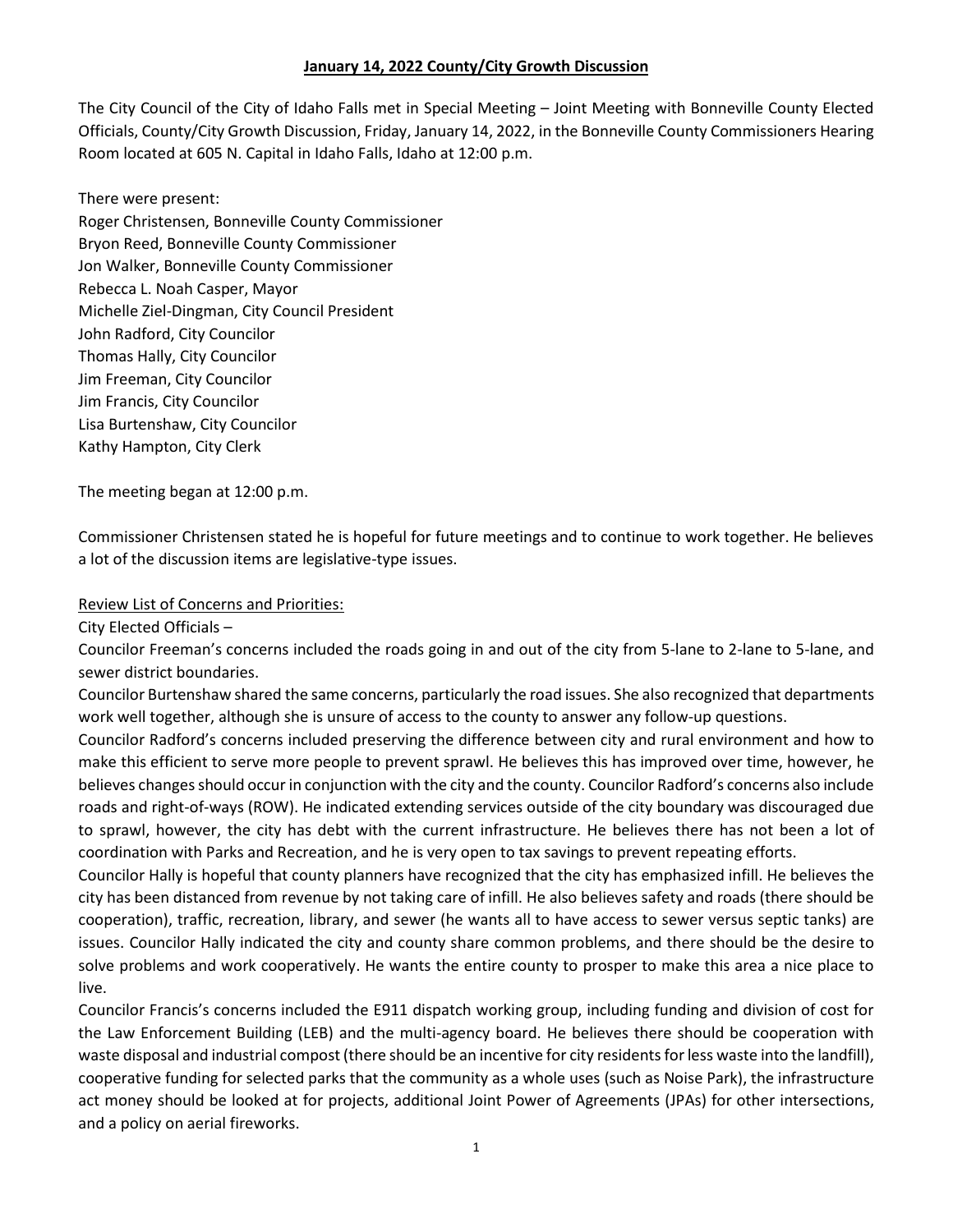### **January 14, 2022 County/City Growth Discussion**

Council President Dingman's concerns include pursuing a resolution to library issues, the potential to expand public transit to county residents, E911 working group, and all economic development coordination. She noted county residents may not be city residents although all city residents are county residents. She believes, due to the councilmembers being contacted by residents, this conversation should evolve. She also believes there should be additional JPAs.

Mayor Casper briefly reviewed a previous list containing: fees and intergovernmental discounts (eliminated); city county reciprocal agreements and burial for indigents (eliminated); connectivity; geographic information system (GIS) information sharing and computer-aided design (CAD) software; collaborating on traffic; recycling; and federal grant money collaboration.

# County Elected Officials –

Commissioner Walker believes all items have been previously addressed and discussed. He also believes there should be a process in place to work through items, and building relationships is important through face time/personal meetings.

Commissioner Reed stated he would like to complete an Area of Impact (AOI) agreement in the coming year. He is also hoping to convey a better message that city and county are working together. He believes the city and county working together is occurring although he recognizes not all will agree but all should respectfully find a compromise. Commissioner Christensen's concerns include ways to tackle individual issues, and observation of understanding the AOI and the Comprehensive (Comp) Plan.

# Discuss Definition of Process and Governing Statutes:

Area of Impact/ Comprehensive Plan/Policies Involving Area of Impact – Commissioner Christensen presented the following slides with general discussion throughout:

# AOI Agreement and Comprehensive Plan Amendment

Definitions –

- AOI a geographical area negotiated between the county and city defining where the city is expected to grow.
- AOI Agreement a written agreement between the city and county for the AOI. It generally outlines the plans, policies, and development standards to be followed within the boundaries of said AOI.
- Comprehensive Plan A document adopted through the public hearing process that establishes a criteria to follow for future land use decisions to guide and regulate future development and growth within the jurisdiction of the governing board.

# Process for Adopting or Amending AOI –

Commissioner Christensen reviewed State Statute 67-6526. He believes communication between the county and the city is an area to work on. He also believes coordination has been missing to make the county process valid. He noted the Comp Plan applies to areas in the city's jurisdiction.

Current AOI and Percent Annexed – Impact Area versus City of Idaho Falls

City of Idaho Falls within Impact area – 16,482.14 acres, 71.4% of total impact area is city annexed Impact area – 23,064.25 acres

City annexed outside of Impact – 653.21 acres, 3.8% of city annexed is outside of Impact area

Commissioner Christensen believes issues should be resolved up front. General comments followed.